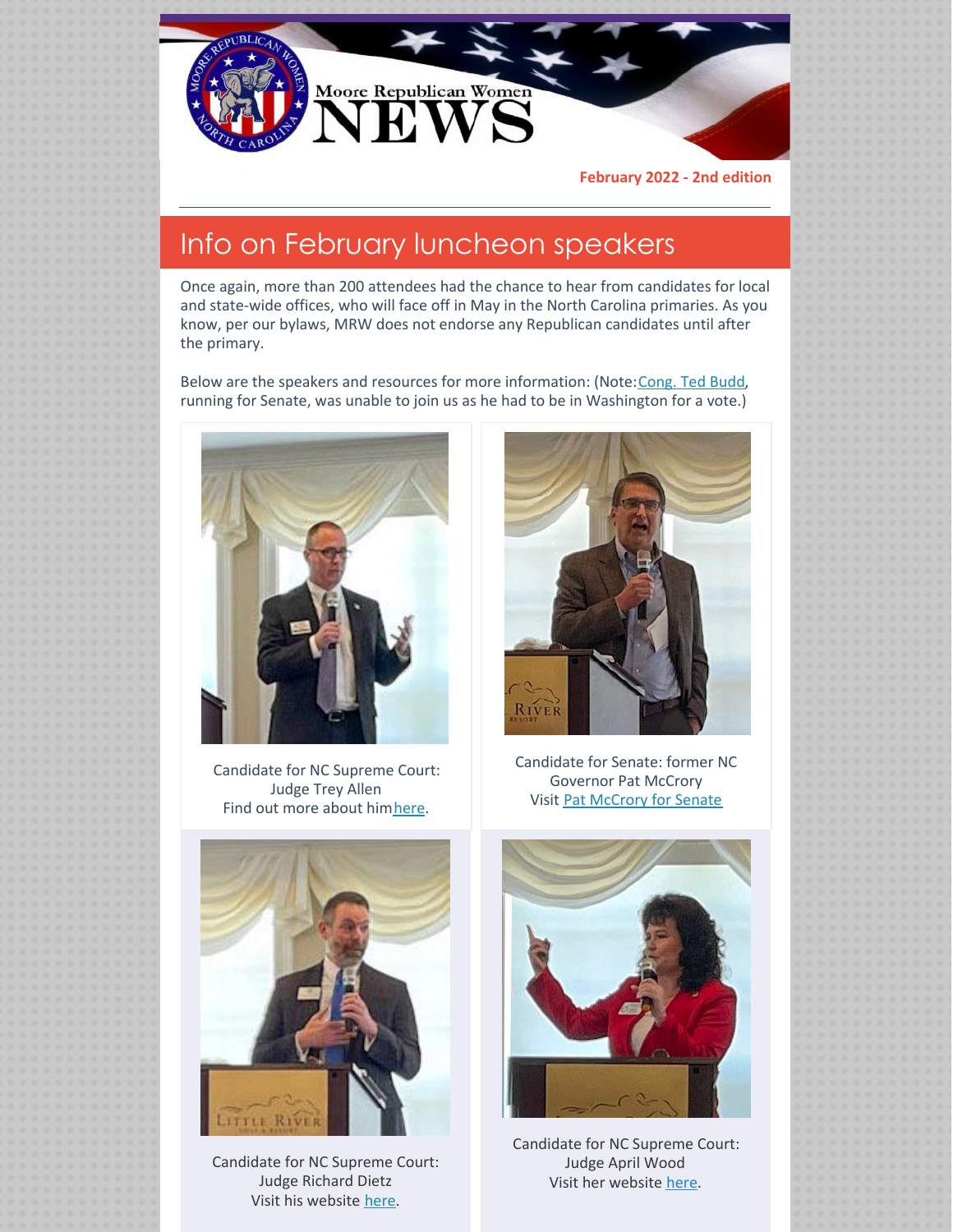

Candidate for NC Court of Appeals: Julee Flood See her FB page [here](https://www.facebook.com/profile.php?id=100068962580162)



Candidate for NC Court of Appeals: Judge Beth Freshwater Smith Her website is [here.](https://votefreshwatersmith.com/?r)



Candidate for NC Court of Appeals: Judge Michael Stading Find out more [here](https://www.michaelstading.com).



Candidate for NC Court of Appeals: Judge Donna Stroud Here's her [website.](https://judgestroud.com)



Candidate for NC Court of Appeals: Judge John Tyson [Here's](https://nsjonline.com/article/2021/09/john-tyson-running-for-another-term-on-nc-court-of-appeals/) some info on him.



Candidate for Moore County Register of Deeds: Wes Little

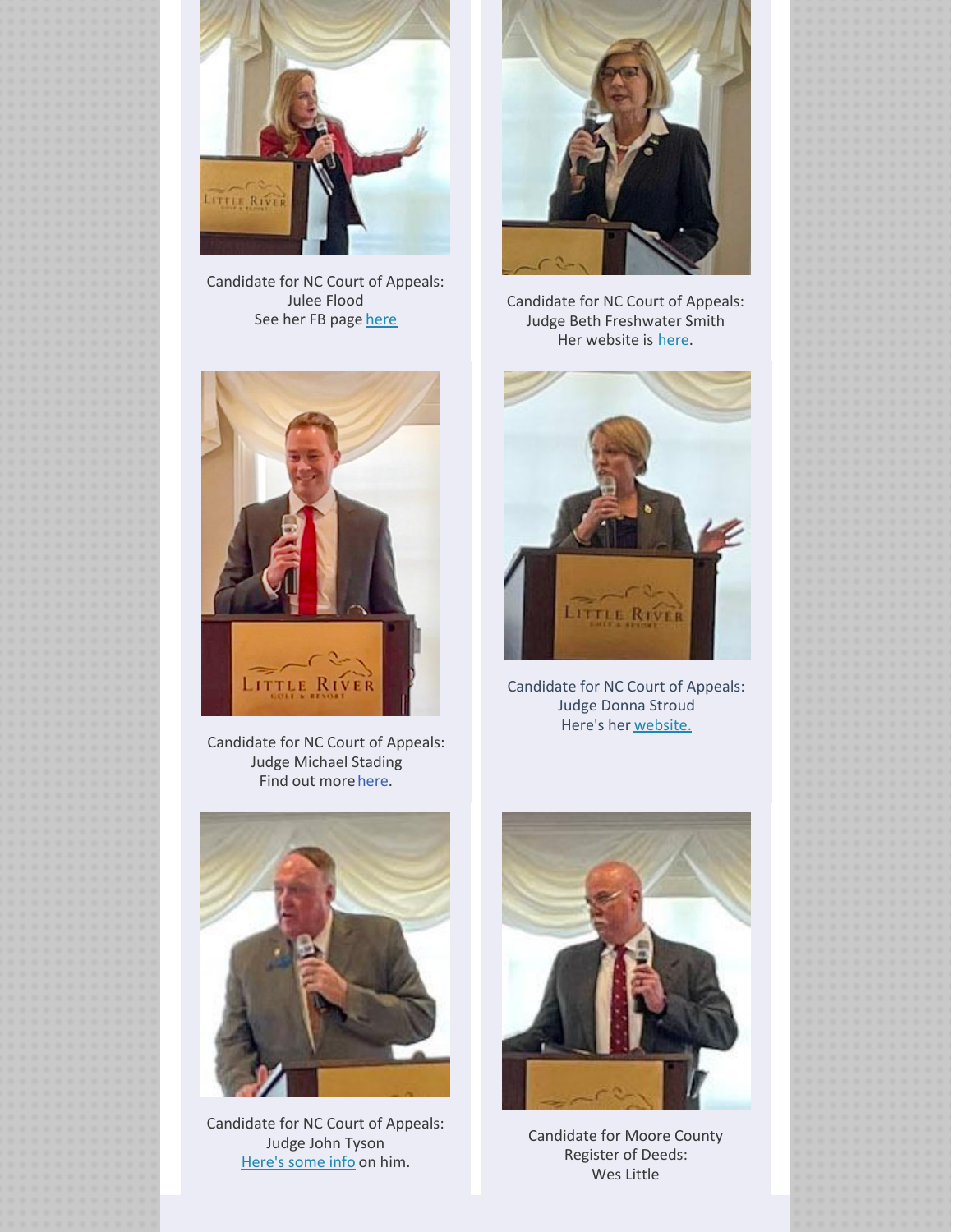![](_page_2_Picture_0.jpeg)

# Welcome to these new members:

### **Members**

### Jo Ann Allen Caroline Dishman Diane Patenaude Marjorie Sorensen Jackie Wilson

#### **Associates**

| Michael Freidel |
|-----------------|
| Neal Jackson    |
| Sandra Nelson   |
| Don Ward        |

### Ways and Means by Mariann Benway

![](_page_2_Picture_7.jpeg)

The following monies were raised at the February lunch many thanks to everyone who participated!

**Basket Raffle - \$450.** There were 3 winners - Lydia Boesch, Terri Holt and Pam Venet. Thanks again, Charles & Diane Authement, for three exquisite Valentine's Day-themed baskets.

**Split the Pot - \$187.** The winner was Beverly Stewart. Thank you, Sandi Carl, for selling tickets.

**Jewelry & Candy - \$332.** Thank you, Sandy Fowler and Deb Thompson, for selling our candies and lovely jewelry.

### Upcoming events

**Thursday, February 17: Men's Republican Club Luncheon Introducing NC judicial candidates 12:00 Noon The Lighthouse at Little River in Carthage** Reserve your seat **[here](https://docs.google.com/forms/d/174MOOCxFJKN7O1UibVQvSvPo3D3q6a5OJAKr4LYQPwU/viewform?edit_requested=true)**.

### **February 25-27 - NCFRW Winter Board Meeting, Atlantic Beach, NC**

Speakers include Clare Lopez, Hal Weatherman and others. Great opportunity to network with other Republican women from across North Carolina, learn and have fun! Go **[here](http://www.ncfrw.com)** for more information and to sign up.

### **March 18: Dr. Ben Carson at Sandhills Community College**

Ben Carson, a former presidential candidate (2016) and Donald Trump's Secretary of Housing and Urban Development (2017-21), will speak and participate in a panel discussion on March 18 in conjunction with the James E. Holshouser Jr. Lectures, a series that made its debut in 2020. The panel will focus on the future of medicine, and will include Sandhills Community College President John Dempsey, and FirstHealth of the Carolinas chief executive Mickey Foster. Online sponsorship opportunities and ticket sales are expected to begin soon.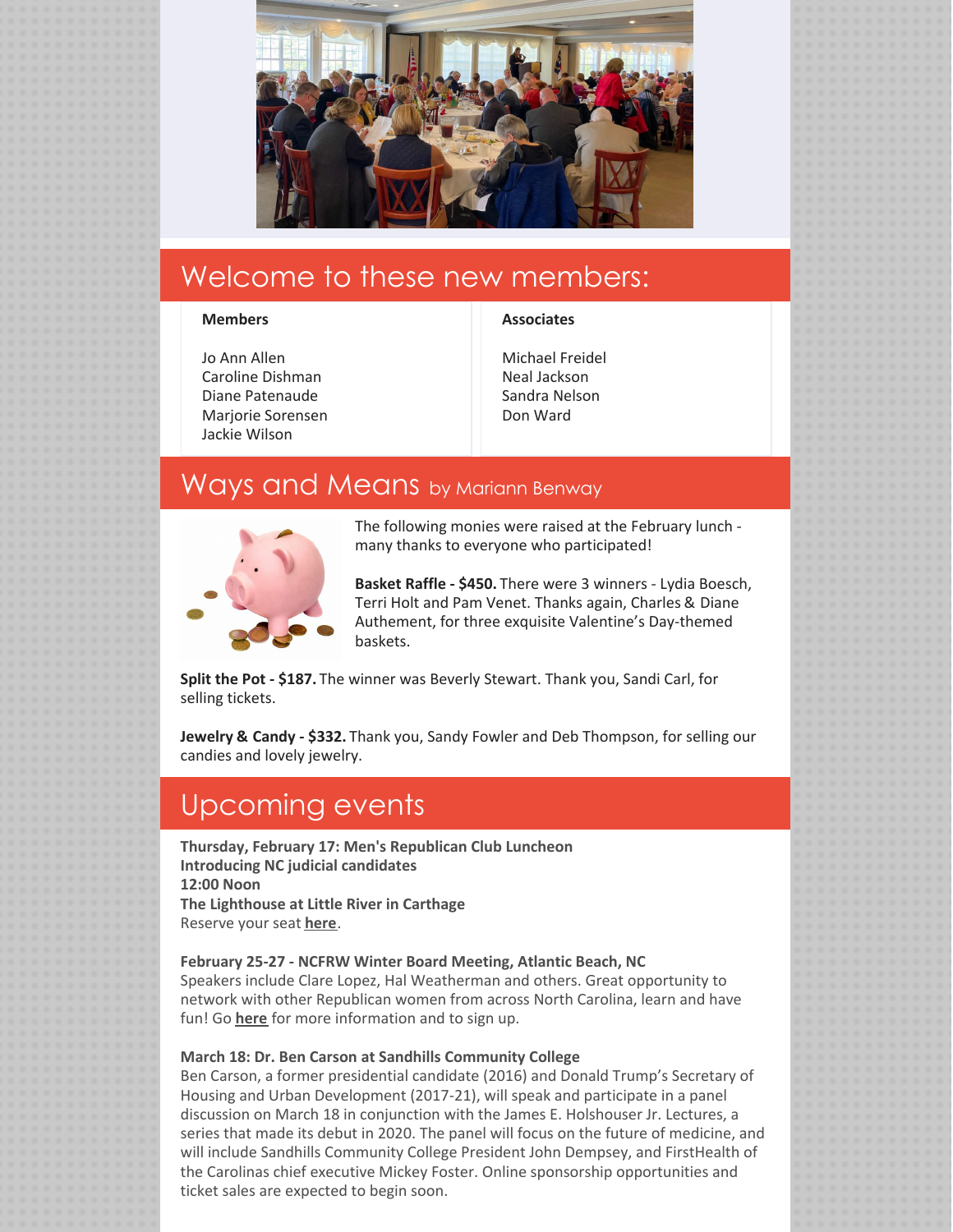**May 15: Reagan Dinner.** Speaker TBA - but save the date!

# MRW Book Club on March 10

![](_page_3_Picture_2.jpeg)

The MRW Book Club has decided it will meet every other month. The next meeting is on Thursday, March 10 at 4:00 p.m. in the GOP Headquarters in the Olmsted Village Shopping Center.

The Book: "Red Handed, How American Elites Get Rich Helping China Win," by Peter [Schweizer.](https://www.amazon.com/Red-Handed-American-Elites-Helping-China-ebook/dp/B0995XDZX3/ref=sr_1_1?crid=22VE57XU33UIE&keywords=red-handed+peter+schweizer&qid=1643213685&sprefix=red-han%2Caps%2C201&sr=8-1)

Everyone is invited for lively discussion of this highly controversial subject, as well as fun with like-minded people!

# Fundraising for Lifecare Pregnancy Center

![](_page_3_Picture_7.jpeg)

The mission of the **Lifecare [Pregnancy](https://lifecarepregnancy.com) Center** in Carthage is to promote the sanctity of human life by providing Christian direction, compassionate care, accurate information and practical assistance for individuals and families

facing crucial decisions surrounding a crisis or unplanned pregnancy.

On April 23-30, LCPC will hold its second annual "Laps for Life" Virtual 5K Run/Walk. Moore Republican Women has stepped forward as a sponsor, but you can also participate as a "runner" or donate individually. Go **[here](https://secure.fundeasy.com/ministrysync/event/website/home/?e=22744)** for more information.

# Gotta laugh...

![](_page_3_Picture_12.jpeg)

**Biden Promises To Replace Retiring Quarterback Tom Brady With A Woman Of Color** 

![](_page_3_Picture_14.jpeg)

Moore Republican Women is a proud member of the NC [Federation](http://www.ncfrw.com) of [Republican](http://www.nfrw.org) Women, the National Federation of Republican Women, and the Frederick Douglass [Foundation](https://fdfnc.site) of NC

[mrwnc1981@gmail.com](mailto:mrwnc1981@gmail.com) | [www.mrwnc.org](http://www.mrwnc.org)